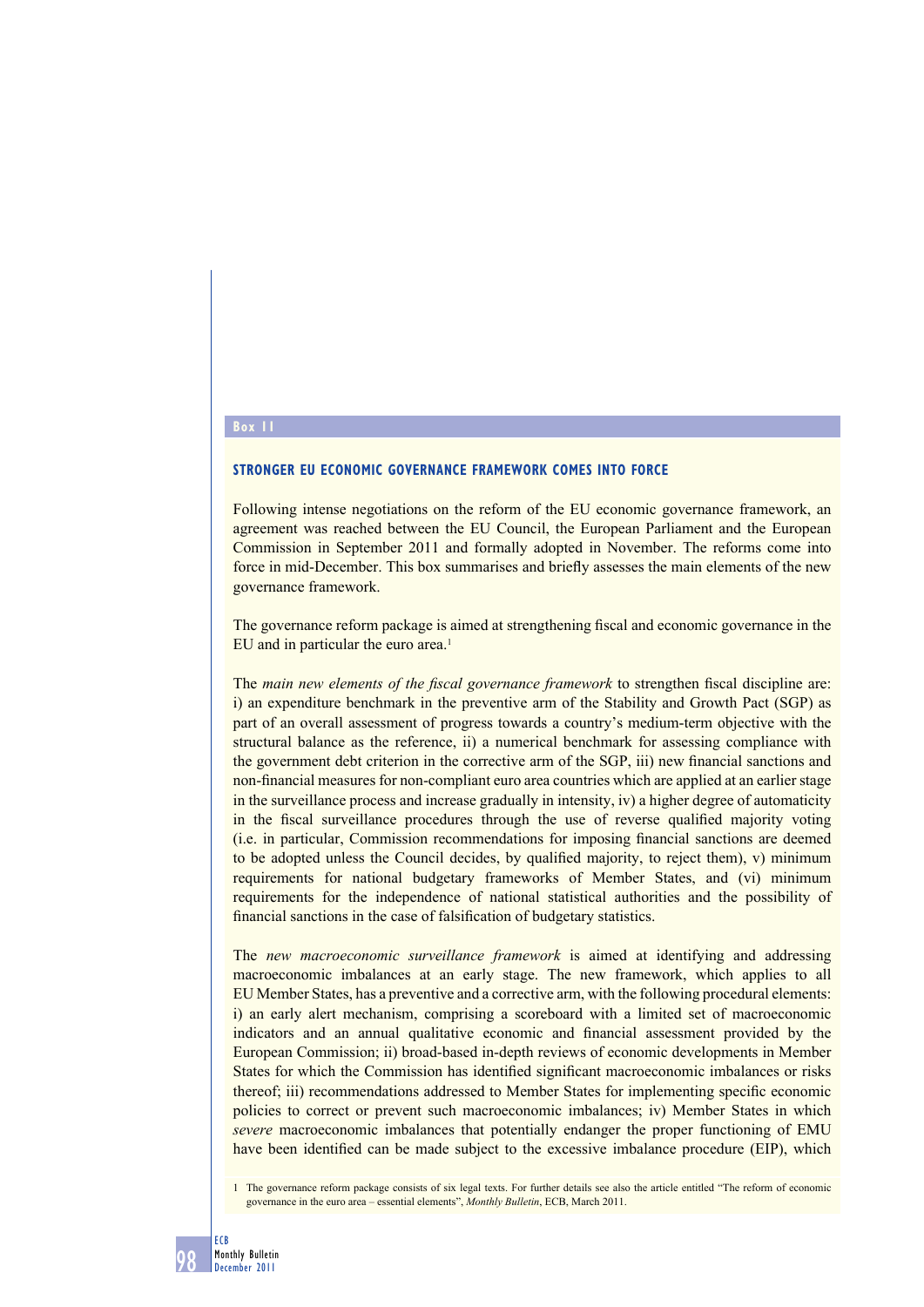# **ECONOMIC AND MONETARY DEVELOPMENTS**

Fiscal developments

entails more detailed and stronger policy recommendations and an obligation for the country to submit a corrective action plan setting out the policy responses to the recommendations and deadlines decided by the Council; v) financial sanctions can be imposed on euro area countries in the form of interest-bearing deposits if the Council establishes that the country concerned has failed twice to address the Council recommendation. In the case of continued non-compliance with the Council recommendation within the same EIP, such a deposit would be converted into an annual fine. Moreover, as a rule, a country that has failed twice to draw up a corrective action plan addressing the Council recommendation would be subject to a fine.

Other new elements incorporated in the legal texts are: i) provisions for an "economic dialogue" according to which the European Parliament may invite the President of the Council, the Commission and, where appropriate, the Presidents of the European Council or the Eurogroup to discuss multilateral surveillance, and ii) a regular review of the application of the legal acts and their amendment if appropriate.

While these governance reforms are an important step forward, the legislative package adopted falls short of the "quantum leap" that the ECB's Governing Council had advocated.<sup>2</sup> In particular, the new framework still leaves considerable room for both the Commission and the Council to exercise discretion in executing fiscal and economic surveillance and enforcing compliance, which could seriously weaken the effectiveness of the reforms. The main shortcomings of the revised framework are as follows.

# **(i) Exceptions and many relevant factors to be taken into account**

The envisaged strengthening of fiscal surveillance is considerably curtailed in several respects. In particular, the effectiveness of the numerical benchmark for net expenditure growth is constrained by the fact that a number of expenditure categories are excluded from the expenditure aggregate. Moreover, the deficit and debt criteria have been encumbered with an extended list of relevant factors that must be taken into account. Consequently, non-compliance with the deficit and debt criteria will not necessarily result in an excessive deficit procedure (EDP) being launched. With respect to economic surveillance, the new EIP can only be effective if it is sufficiently focused on correcting harmful macroeconomic imbalances threatening the smooth functioning of Monetary Union, such as excessive losses in competitiveness, persistent and excessive current account deficits, unsustainable increases in asset prices, including real estate prices, and high levels of external and internal indebtedness. However, the symmetric approach of the scoreboard, with respect to detecting and preventing excessive losses/gains in competitiveness as well as excessive current account deficits/surpluses, entails the risk that surveillance efforts will become diluted and will potentially be distracted from the most serious challenges to Monetary Union.

# (ii) Insufficient automaticity of enforcement procedures

The introduction of earlier, more gradual and more differentiated sanctions is welcome, but greater automaticity is needed in decision-making through the use of reverse qualified majority voting to the maximum extent possible. In the preventive arm of the SGP, a somewhat

<sup>2</sup> See also the ECB's legal opinion of 16 February 2011 on economic governance reform in the European Union in the "Legal framework" section of the ECB's website (http://www.ecb.europa.eu).